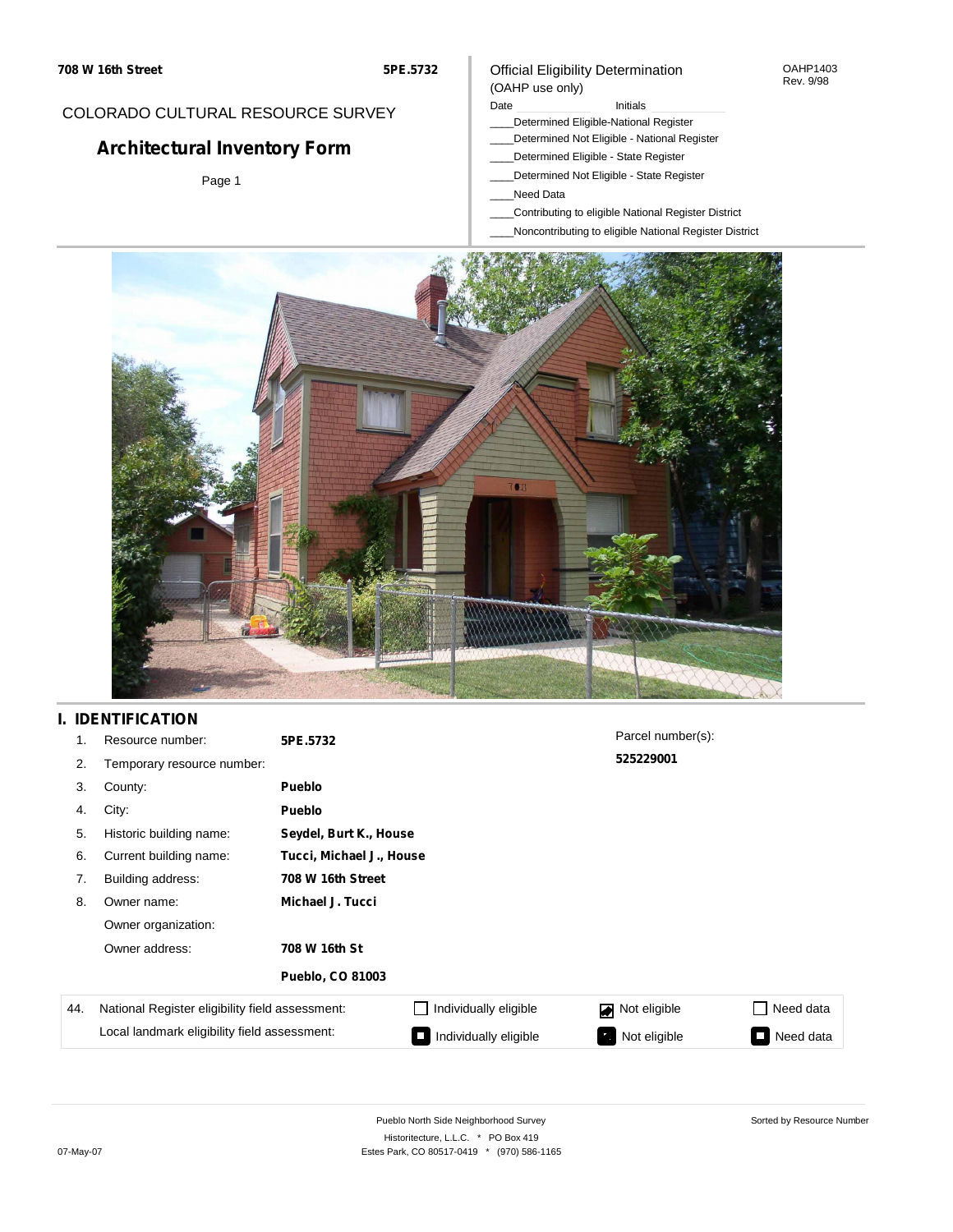Sorted by Resource Number

## **Architectural Inventory Form**

Page 2

### **II. GEOGRAPHIC INFORMATION**

| 9.  | P.M.                    |     | 6th             |              | Township:                            |  |       | <b>20S</b> |    |           |           | Range:            | 65W |         |
|-----|-------------------------|-----|-----------------|--------------|--------------------------------------|--|-------|------------|----|-----------|-----------|-------------------|-----|---------|
|     |                         | NE. | 1/4             | of <b>SE</b> | 1/4                                  |  | of SE | 1/4        | of | <b>NW</b> | 1/4       | of Section        |     | 25      |
|     | 10. UTM reference zone: |     |                 |              | 13                                   |  |       |            |    |           |           |                   |     |         |
|     | Easting:                |     |                 |              | 533563                               |  |       |            |    |           | Northing: |                   |     | 4236913 |
| 11. |                         |     | USGS quad name: |              | <b>Northeast Pueblo</b>              |  |       |            |    |           | Scale:    |                   |     | 7.5     |
|     | Year:                   |     |                 |              | 1961 (Photorevised 1970 and<br>1974) |  |       |            |    |           |           |                   |     |         |
|     | 12. $Lot(s)$ :          |     |                 |              | Lot 1; Block 17                      |  |       |            |    |           |           |                   |     |         |
|     | Addition:               |     |                 |              | <b>Craig's Addition</b>              |  |       |            |    |           |           | Year of addition: |     | 1871    |

13. Boundary description and justification:

The boundary, as described above, contains but does not exceed the land historically associated with this property.

П Metes and bounds exist:

### **III. ARCHITECTURAL DESCRIPTION**

| 14. | Building plan (footprint, shape):<br>Other building plan descriptions: | Irregular Plan                       |                       |
|-----|------------------------------------------------------------------------|--------------------------------------|-----------------------|
| 15. | Dimensions in feet (length x width):                                   | 678 square feet                      |                       |
| 16. | Number of stories:                                                     | 11/2                                 |                       |
| 17. | Primary external wall material(s):                                     | Wood/Shingle                         | Other wall materials: |
|     |                                                                        |                                      |                       |
| 18. | Roof configuration:                                                    | <b>Gabled Roof/Cross Gabled Roof</b> |                       |
|     | Other roof configurations:                                             |                                      |                       |
| 19. | Primary external roof material:                                        | <b>Asphalt Roof/Composition Roof</b> |                       |
|     | Other roof materials:                                                  |                                      |                       |
| 20. | Special features:                                                      | Fence                                |                       |
|     |                                                                        | Chimney                              |                       |
|     |                                                                        | Porch                                |                       |

#### 21. General architectural description:

Oriented to the north, this house rests on a sandstone foundation, encased in khaki-painted concrete. Salmon-painted, squarecut wood shingles, with khaki-painted 1-by-4-inch cornerboards, clad the exterior walls. Windows are generally 1-over-1-light, double-hung sash, with khaki-painted wood frames and surrounds. Single-light awning windows open in the east end of the front (north) façade's second story, in the southern portions of the side elevations, and across the rear elevation. A protruding, flared hood shelters the window dominating the west end of the façade's first story. A front-gabled porch fills the inside (northeast-facing) corner. It has khaki-painted wood shingles. Carved into the entablature above the porch is the house number. The principal doorway opens in the east face of the corner. It hosts a 3-light wood slab door, opening behind a brown, aluminum-frame storm door. Gray-brown asphalt shingles cover the cross-gabled roof. Khaki-painted wood soffit and fascia box the eaves. At places, the fascia features a broad frieze and projecting cornice. At other locations square-cut wood shingles cover the fascia. A pair of red-brick chimneys, with corbelled caps, protrude from either end of the north-south roof ridge, **south of the east-west ridge.**

NOTE: Much of the rear elevation was not surveyed due to the inaccessibility of the property and dense foliage.

22. Architectural style:

**Late Victorian**

Pueblo North Side Neighborhood Survey Historitecture, L.L.C. \* PO Box 419 07-May-07 **Estes Park, CO 80517-0419** \* (970) 586-1165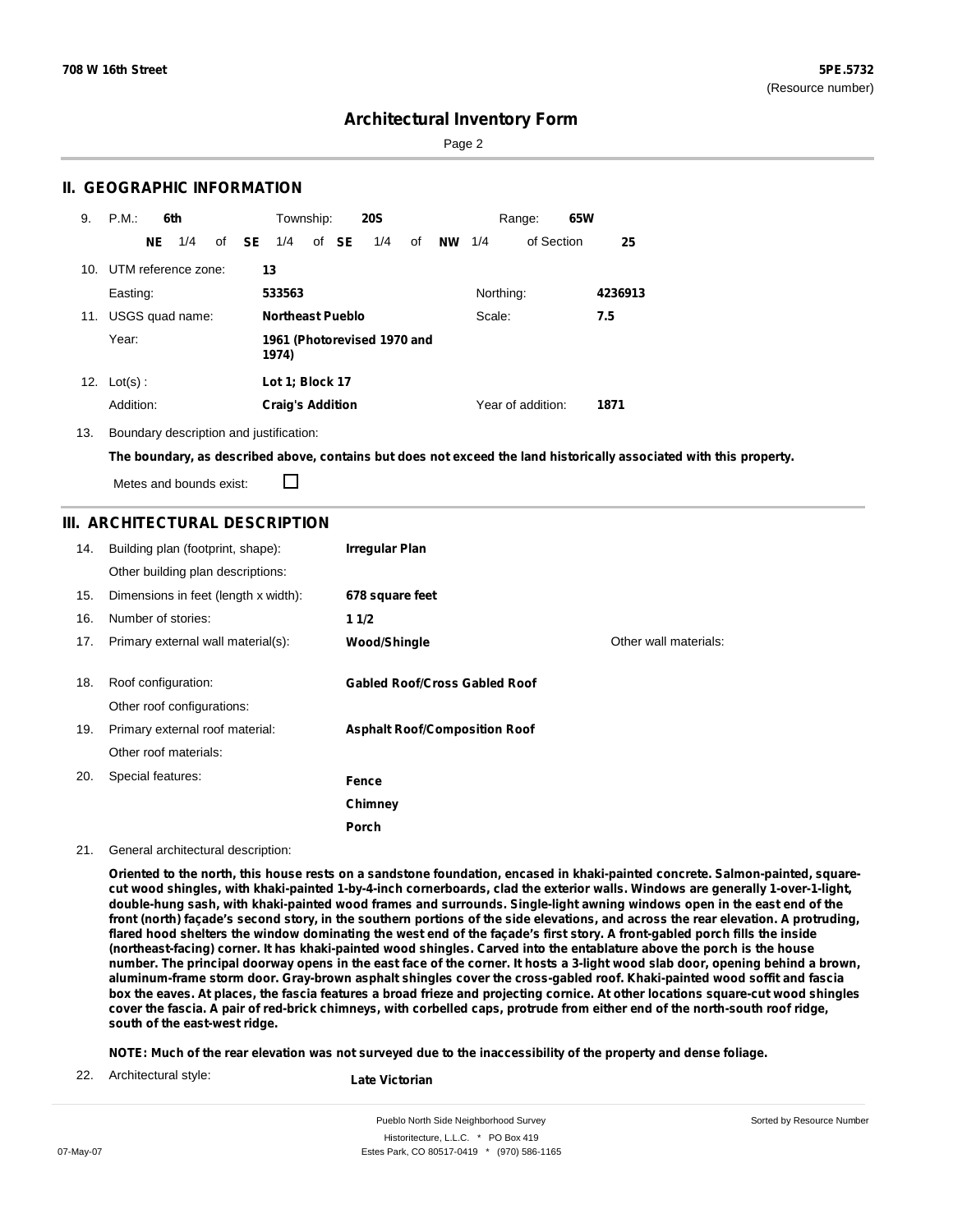Page 3

Other architectural styles:

Building type:

23. Landscape or special setting features:

This property is located on terrain sloping downward from north to south, with an elevation of around 4,700 feet above mean sea level. The neighborhood features modest, one- and two-story houses. Setbacks from West 16th Street are generally the same on this block. This property is situated on the south side of West 16th Street, between 706 West 16th Street to the east and 710 West 16th Street to the west. Separating the street from the sidewalk is a gravel-covered strip. A planted-grass yard, with mature landscaping, covers the lot. Running along the east side of the house is a gravel driveway, connecting West 16th Street to a garage southeast of the house. A chain-link fence encircles the front yard, and a wood privacy fence encloses the **backyard.**

- 24. Associated buildings, features or objects:
	- 1 : Type: **Garage**
		- Describe: **A single-car garage is located southeast of the house. Oriented to the north, the building rests on a concrete slab. Salmon-painted wood weatherboard clads the exterior walls. The same color, square-cut wood shingles cover the gables. Dominating the east half of the front (north) elevation is a 16-panel, steel, overhead-retractable garage door, painted white. Corresponding to this doorway, but located in the east half of the rear (south) elevation, is a wood, 3-section, accordion-fold garage door, on metal strap hinges. Opening in the center of the west elevation is a single-light metal door, painted white. The west side of the front elevation hosts a 20-light awning or hopper window. Another window opened in the west side of the rear elevation, but it has been boarded shut. Brown asphalt shingles cover the front-gabled roof, and the rafter ends are exposed.**

**This garage is almost identical to the garage immediately west, at 710 West 16th Street (5PE.5733).**

### **IV. ARCHITECTURAL HISTORY**

| 25. | Date of Construction:  | Estimate:             | 1900                             | Actual:                                                                                       |
|-----|------------------------|-----------------------|----------------------------------|-----------------------------------------------------------------------------------------------|
|     | Source of Information: |                       |                                  | Pueblo County Office of Tax Assessor. Property information card [internet].                   |
| 26. | Architect:             | unknown               |                                  |                                                                                               |
|     | Source of information: |                       |                                  |                                                                                               |
| 27. | Builder:               | unknown               |                                  |                                                                                               |
|     | Source of information: |                       |                                  |                                                                                               |
| 28. | Original Owner:        | <b>Burt K. Seydel</b> |                                  |                                                                                               |
|     | Source of information: |                       | Co. consulted 1886 through 2003. | Pueblo City Directory. Pueblo, Co.; Salt Lake City; Kansas City, Mo.; and others: R.L. Polk & |

29. Construction history:

According to Pueblo County Tax Assessor records, this building was constructed in 1900. Sanborn maps and city directories corroborate a circa 1900 date of construction. This house is one of three nearly identical dwellings constructed on the south side of West 16 Street's 700 Block. They were 708 (5PE.5732), 710 (5PE.5733), and 714 (5PE.5735) West 16th Street. This house appears not to have been notably altered since its construction. However, because the rear elevation was inaccessible at the **time of this survey, any additions of modifications there could not be recorded.**

30. Location: **original** Date of move(s):

#### **V. HISTORICAL ASSOCIATIONS**

|     | 31. Original use(s): | <b>Single Dwelling</b> |
|-----|----------------------|------------------------|
| 32. | Intermediate use(s): | <b>Single Dwelling</b> |
| 33. | Current use(s):      | <b>Single Dwelling</b> |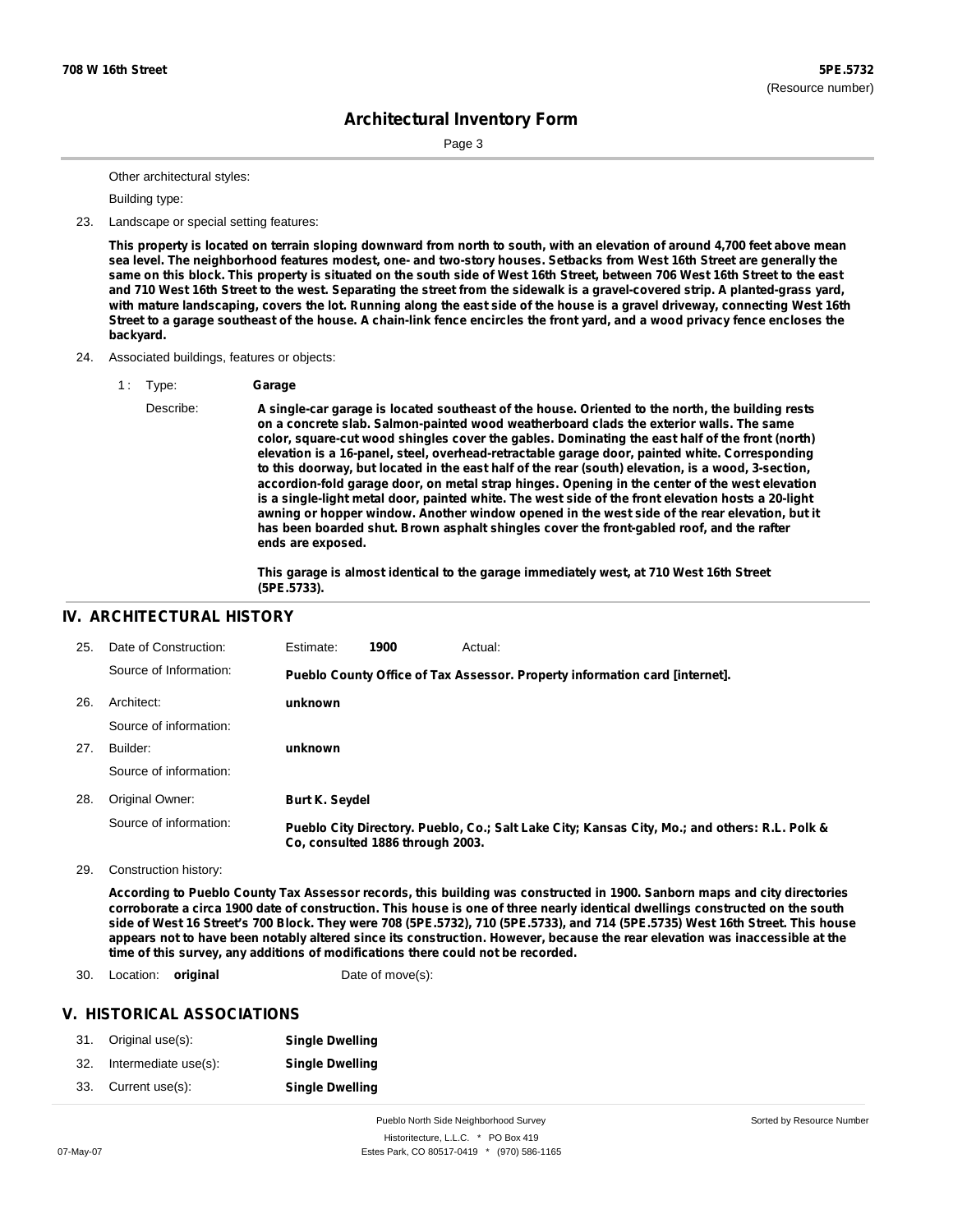Page 4

**Residence** Site type(s): 34.

35. Historical background:

The first owner and resident of this house, constructed around 1900, was Burt K. Seydel, a clerk for the H.B. King Commissary Company. By 1909, the resident was Herman Dibbern, a locomotive fireman. He was born in Kansas around 1880. His wife, Cora R. Dibbern, was also born in Kansas, around 1884. They were married around 1904 and had at least two children: Goldie S. and **Royal V.**

In 1914, the resident was R.B. James. Manford Frederick "Fred" Trent purchased this property prior to 1919 and lived here until his death over 30 years later. He settled in Pueblo around 1893 and was an employee of the Denver & Rio Grande Western Railroad. With his wife, Mary Alice Trent, Fred had three daughters: Evelyn Cassidy, Stella Hugh and Florence Hinds. Fred Trent **died on November 22, 1953. Mary Alice remained here until her own death, on July 31, 1960.**

Andrew and Emily Salamon purchased this property in 1978, selling it in 1990 to Henry E. and Barbara J. Jaramillo. Marina Holdings, Inc., acquired the house and lot from the Jaramillos in 2000, selling them a year later to Michael J. Tucci, the current **owner and resident.**

36. Sources of information:

**Pueblo County Office of Tax Assessor. Property information card [internet].**

**Pueblo City Directory. Pueblo, Co.; Salt Lake City; Kansas City, Mo.; and others: R.L. Polk & Co, consulted 1886 through 2003.**

**Sanborn Fire Insurance Maps (for Pueblo, Colorado). New York: Sanborn Map and Publishing Co., 1883, 1886, 1889, 1893, 1904-05, 1904-51, and 1904-52.**

**"Trent (Fred)" [obituary]. Pueblo Chieftain, 23 November 1953, p. 2.**

**"Mrs. Trent, 84, Succumbs Here." Pueblo Chieftain, 1 August 1960, p. 2B.**

**U.S. Census of 1910. Precinct 3, Pueblo, Pueblo County, Colorado. Page 133, Sheet 3 A.**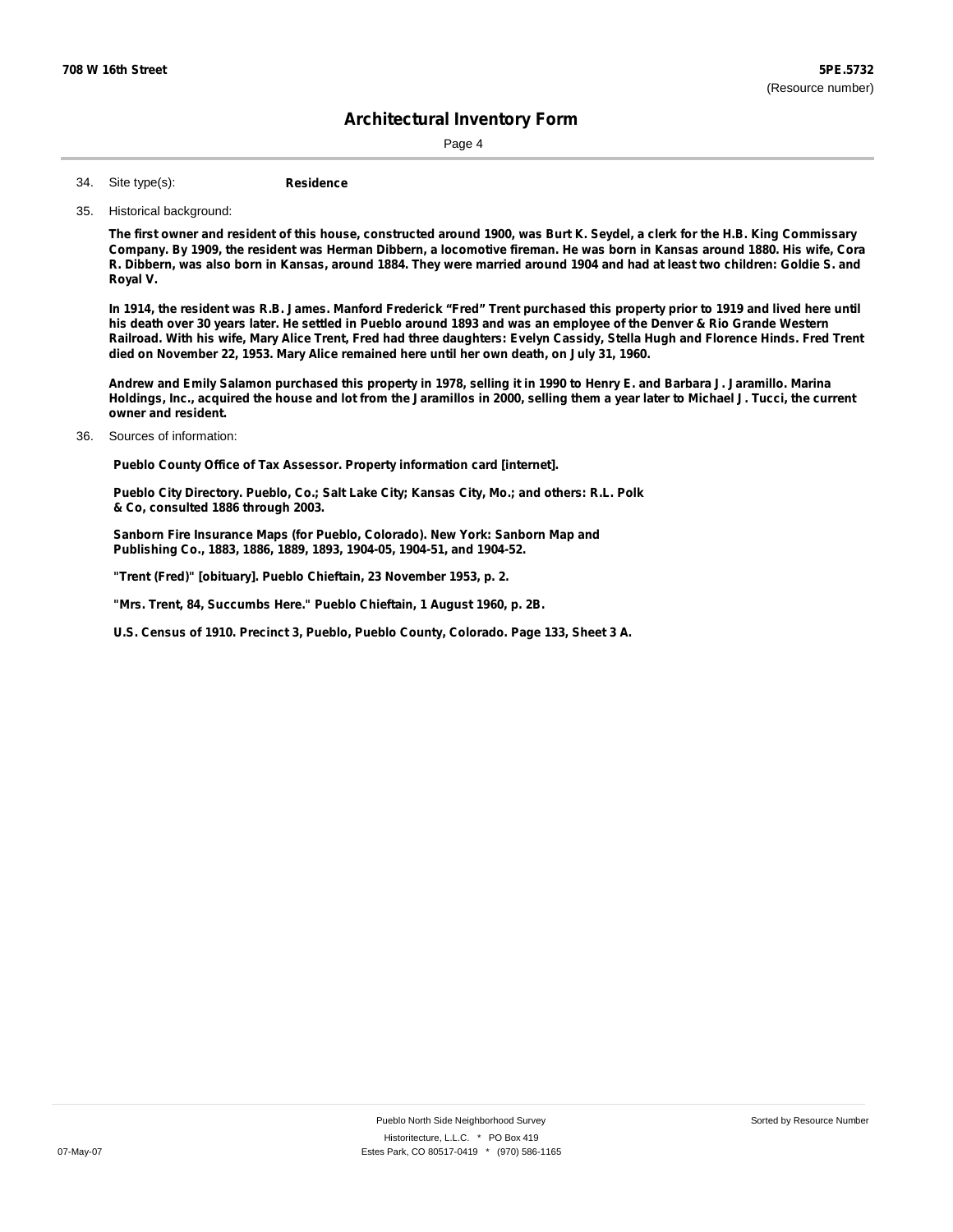۰

Sorted by Resource Number

# **Architectural Inventory Form**

Page 5

|     | <b>VI. SIGNIFICANCE</b>                                                                                                                                                                                                                                                                                                                                                                                                                                                                                                                                                                                                                                                                                                                                            |  |  |  |  |  |  |  |
|-----|--------------------------------------------------------------------------------------------------------------------------------------------------------------------------------------------------------------------------------------------------------------------------------------------------------------------------------------------------------------------------------------------------------------------------------------------------------------------------------------------------------------------------------------------------------------------------------------------------------------------------------------------------------------------------------------------------------------------------------------------------------------------|--|--|--|--|--|--|--|
| 37. | Local landmark designation:<br>Yes $\Box$<br>No.                                                                                                                                                                                                                                                                                                                                                                                                                                                                                                                                                                                                                                                                                                                   |  |  |  |  |  |  |  |
|     | Designation authority:                                                                                                                                                                                                                                                                                                                                                                                                                                                                                                                                                                                                                                                                                                                                             |  |  |  |  |  |  |  |
|     | Date of designation:                                                                                                                                                                                                                                                                                                                                                                                                                                                                                                                                                                                                                                                                                                                                               |  |  |  |  |  |  |  |
| 38. | Applicable National Register criteria:                                                                                                                                                                                                                                                                                                                                                                                                                                                                                                                                                                                                                                                                                                                             |  |  |  |  |  |  |  |
|     | A. Associated with events that have made a significant contribution to the broad pattern of our history.<br>l.<br>B. Associated with the lives of persons significant in our past.<br>$\Box$<br>C. Embodies the distinctive characteristics of a type, period, or method of construction, or represents the work<br>◙<br>of a master, or that possess high artistic values, or represents a significant and distinguished entity whose<br>components may lack individual distinction.<br>D. Has yielded, or may be likely to yield, information important in history or prehistory.<br>Qualifies under Criteria Considerations A through G (see manual).<br>Does not meet any of the above National Register criteria.<br><b>Pueblo Standards for Designation:</b> |  |  |  |  |  |  |  |
|     |                                                                                                                                                                                                                                                                                                                                                                                                                                                                                                                                                                                                                                                                                                                                                                    |  |  |  |  |  |  |  |
|     | 1a. History<br>Have direct association with the historical development of the city, state, or nation; or                                                                                                                                                                                                                                                                                                                                                                                                                                                                                                                                                                                                                                                           |  |  |  |  |  |  |  |
|     | <u>1b. History</u>                                                                                                                                                                                                                                                                                                                                                                                                                                                                                                                                                                                                                                                                                                                                                 |  |  |  |  |  |  |  |
|     | Be the site of a significant historic event; or<br>$\mathcal{L}_{\mathcal{A}}$                                                                                                                                                                                                                                                                                                                                                                                                                                                                                                                                                                                                                                                                                     |  |  |  |  |  |  |  |
|     | 1c. History<br>Have direct and substantial association with a person or group of persons who had influence on society.<br>$\blacksquare$                                                                                                                                                                                                                                                                                                                                                                                                                                                                                                                                                                                                                           |  |  |  |  |  |  |  |
|     | 2a. Architecture                                                                                                                                                                                                                                                                                                                                                                                                                                                                                                                                                                                                                                                                                                                                                   |  |  |  |  |  |  |  |
|     | Embody distinguishing characteristics of an architectural style or type; or<br>$\overline{\phantom{a}}$                                                                                                                                                                                                                                                                                                                                                                                                                                                                                                                                                                                                                                                            |  |  |  |  |  |  |  |
|     | 2b. Architecture<br>Be a significant example of the work of a recognized architect or master builder, or<br>$\sim$                                                                                                                                                                                                                                                                                                                                                                                                                                                                                                                                                                                                                                                 |  |  |  |  |  |  |  |
|     | 2c. Architecture                                                                                                                                                                                                                                                                                                                                                                                                                                                                                                                                                                                                                                                                                                                                                   |  |  |  |  |  |  |  |
|     | Contain elements of architectural design, engineering, materials, craftsmanship, or artistic merit which represent a<br>О<br>significant or influential innovation;                                                                                                                                                                                                                                                                                                                                                                                                                                                                                                                                                                                                |  |  |  |  |  |  |  |
|     | 2d. Architecture                                                                                                                                                                                                                                                                                                                                                                                                                                                                                                                                                                                                                                                                                                                                                   |  |  |  |  |  |  |  |
|     | Portray the environment of a group of people or physical development of an area of the city in an era of history<br>$\Box$<br>characterized by a distinctive architectural style.                                                                                                                                                                                                                                                                                                                                                                                                                                                                                                                                                                                  |  |  |  |  |  |  |  |
|     | 3a. Geography                                                                                                                                                                                                                                                                                                                                                                                                                                                                                                                                                                                                                                                                                                                                                      |  |  |  |  |  |  |  |
|     | Have a prominent location or be an established, familiar, and orienting visual feature of the contemporary city, or                                                                                                                                                                                                                                                                                                                                                                                                                                                                                                                                                                                                                                                |  |  |  |  |  |  |  |
|     | 3b. Geography<br>Promote understanding and appreciation of Pueblo's environment by means of distinctive physical characteristics<br>or rarity; or                                                                                                                                                                                                                                                                                                                                                                                                                                                                                                                                                                                                                  |  |  |  |  |  |  |  |
|     | 3c. Geography<br>Make a special contribution to Pueblo's distinctive character.<br>$\sim$                                                                                                                                                                                                                                                                                                                                                                                                                                                                                                                                                                                                                                                                          |  |  |  |  |  |  |  |
|     | Not Applicable                                                                                                                                                                                                                                                                                                                                                                                                                                                                                                                                                                                                                                                                                                                                                     |  |  |  |  |  |  |  |
|     | Does not meet any of the above Pueblo landmark criteria.<br>$\overline{\phantom{a}}$                                                                                                                                                                                                                                                                                                                                                                                                                                                                                                                                                                                                                                                                               |  |  |  |  |  |  |  |
| 39. | Area(s) of Significance:<br><b>Architecture</b>                                                                                                                                                                                                                                                                                                                                                                                                                                                                                                                                                                                                                                                                                                                    |  |  |  |  |  |  |  |
| 40. | Period of Significance:<br>1900                                                                                                                                                                                                                                                                                                                                                                                                                                                                                                                                                                                                                                                                                                                                    |  |  |  |  |  |  |  |
| 41. | National:<br>Level of significance:<br>State<br>Local<br>◨<br>П                                                                                                                                                                                                                                                                                                                                                                                                                                                                                                                                                                                                                                                                                                    |  |  |  |  |  |  |  |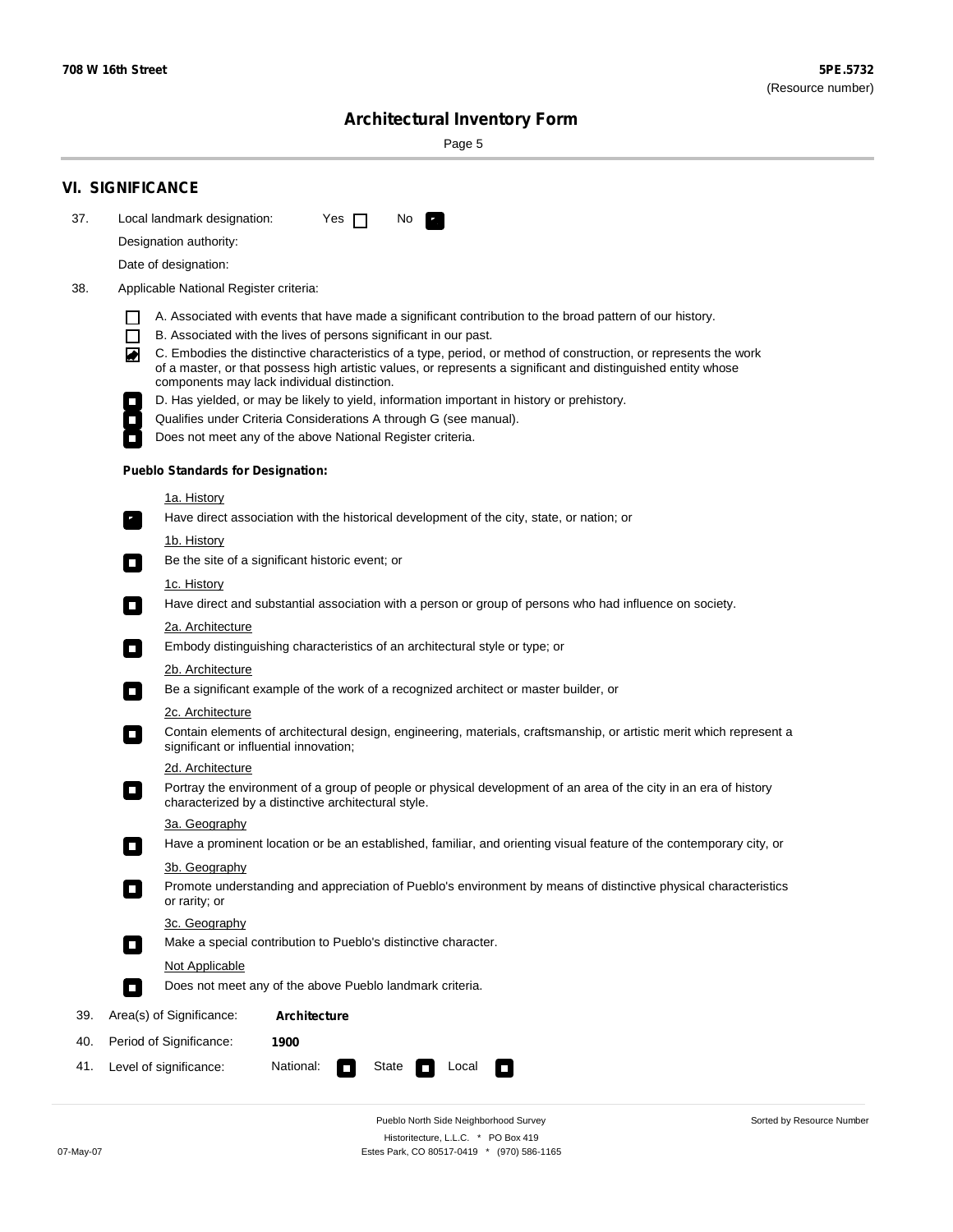Page 6

#### 42. Statement of significance:

This property is historically significant under Pueblo Local Landmark criterion 1A for its association with the development of **Pueblo's North Side Neighborhood, when more architecturally sophisticated buildings like this one joined the smaller,** plainer dwellings originally constructed here. As well, the house is architecturally significant under National Register criterion C (Pueblo Local Landmark criterion 2A) as an example of a Late Victorian-era style. However, the levels of architectural and historical significance, combined with physical integrity, are not to the extent that this property would qualify for individual listing in the National Register of Historic Places, the Colorado State Register of Historic Properties, or as a City of Pueblo Landmark. Nonetheless, it is a contributing resource within any potential historic district.

Constructed around 1900, this building exhibits a moderately high level of physical integrity relative to the seven aspects of integrity as defined by the National Park Service and the Colorado Historical Society: location, setting, design, materials, workmanship, feeling, and association. No notable alterations are evident. While the rear elevation could not be surveyed, any modifications there would be isolated to that elevation. This property retains sufficient physical integrity to convey its **architectural and historical significance.**

#### **VII. NATIONAL REGISTER ELIGIBILITY ASSESSMENT**

44. National Register eligibility field assessment: Local landmark eligibility field assessment:

45. Is there National Register district potential? Yes

**Pueblo's North Side Neighborhood represents the evolution of the city's professional middle and upper classes. Its diversity of architectural styles and forms directly represents the city's changing economic and cultural climates. As well, the neighborhood is distinctive because it appears to have evolved independently of the area's dominant industry, steel manufacturing.** Discuss:

 $\blacksquare$ 

No<sub>D</sub>

Yes Yes No

**Individually eligible Not eligible** Not eligible **Need data Individually eligible Not eligible** Not eligible **Need data** 

 $No$   $N/A$ 

 $N/A$   $\Box$ 

If there is National Register district potential, is this building contributing:



#### **VIII. RECORDING INFORMATION**

| 47. | Photograph numbers): | <b>CD-ROM Photo Disc: North Side Photos</b><br>File Name(s): 16thstw708                                                       |
|-----|----------------------|-------------------------------------------------------------------------------------------------------------------------------|
|     | Negatives filed at:  | <b>Special Collections</b><br><b>Robert Hoag Rawlings Public Library</b><br>100 East Abriendo Avenue<br>Pueblo, CO 81004-4290 |
| 48. | Report title:        | <b>Pueblo North Side Neighborhood Survey</b>                                                                                  |
| 49. | $Date(s)$ :          | 07/25/05                                                                                                                      |
| 50. | Recorder(s):         | <b>Adam Thomas</b>                                                                                                            |
| 51. | Organization:        | Historitecture, L.L.C.                                                                                                        |
| 52. | Address:             | <b>PO Box 419</b>                                                                                                             |
|     |                      | Estes Park, CO 80517-0419                                                                                                     |
| 53. | Phone number(s):     | (970) 586-1165                                                                                                                |

<sup>43.</sup> Assessment of historic physical integrity related to significance: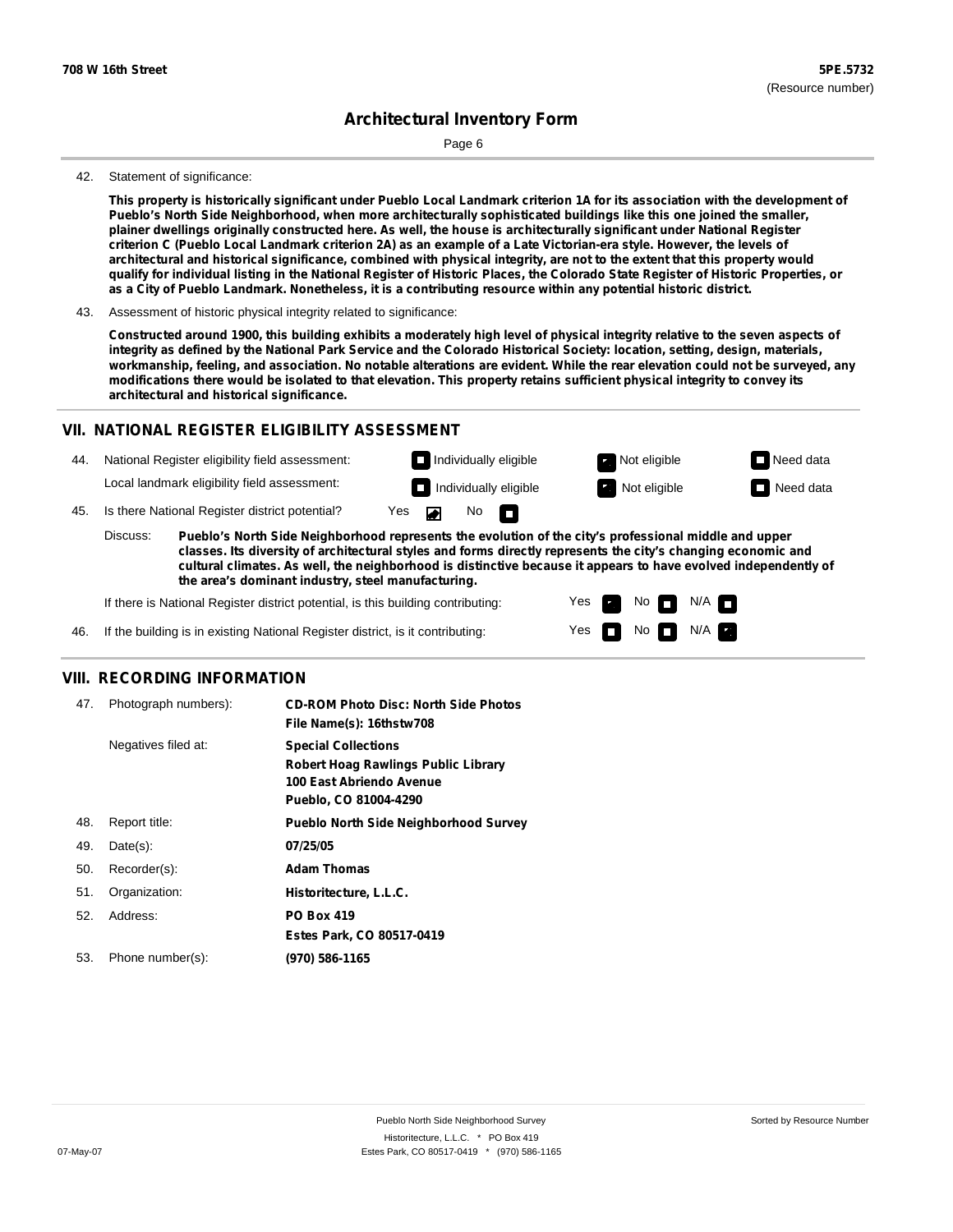Page 7